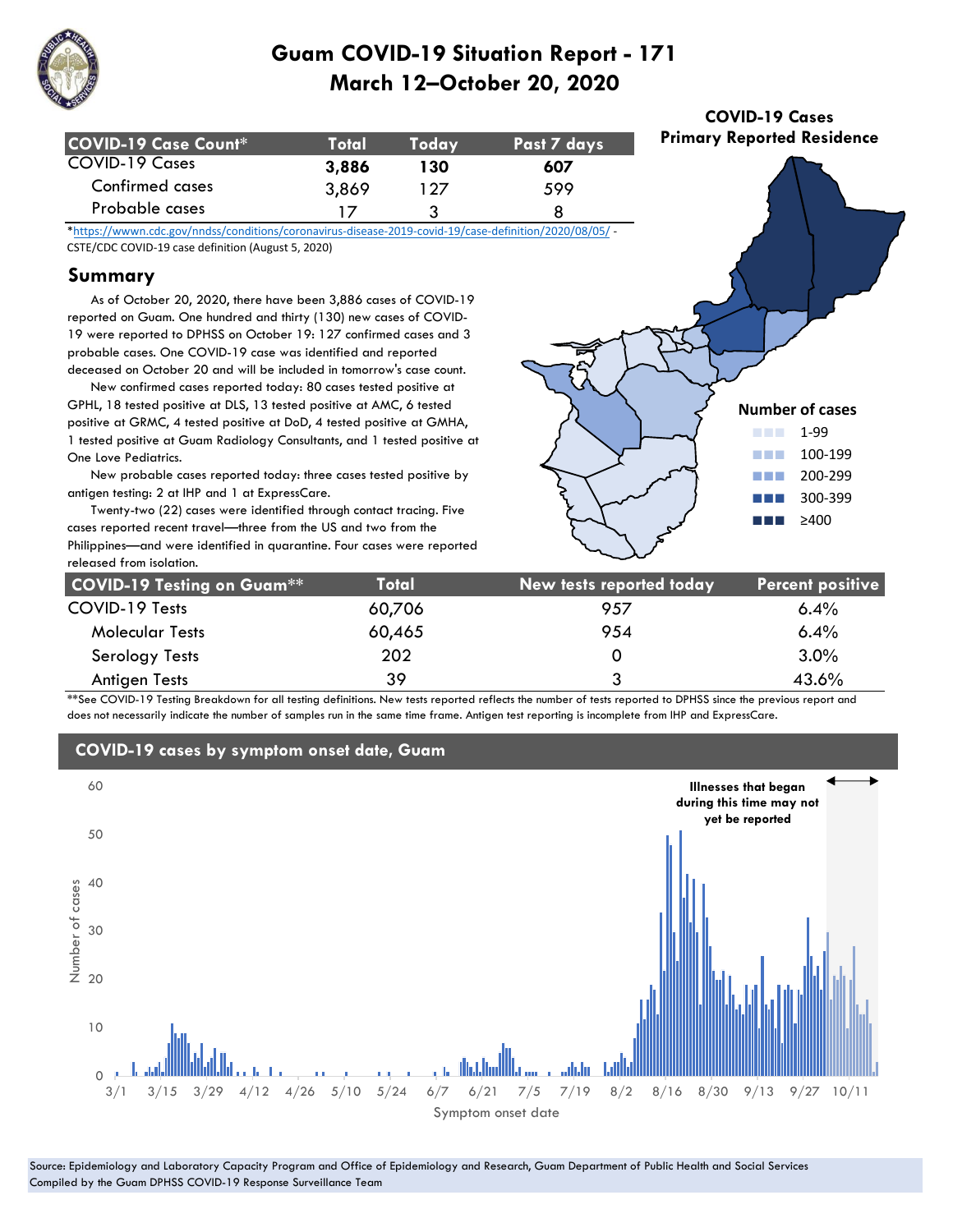

| <b>Case Breakdown</b>        |       |                  |       |                                   |       |  |
|------------------------------|-------|------------------|-------|-----------------------------------|-------|--|
| <b>Status</b>                | Sex   |                  |       | <b>Current isolation location</b> |       |  |
| COVID-19 deaths              | 66    | Female           | 1,821 | Hospital                          | 70    |  |
| Cases in active isolationt   | 1,466 | Male             | 2,065 | Home                              | 1,176 |  |
| Cases not in isolation $\S$  | 2,354 | <b>Age Group</b> |       | Isolation facility                | 191   |  |
| Civilian                     | 3,601 | $0 - 9$          | 249   | Military                          | 29    |  |
| Military service member      | 285   | 10-19            | 416   | Epi-Link to COVID-19 case**       |       |  |
| Travel History <sup>11</sup> | 181   | $20 - 29$        | 879   | Household contact                 | 1,064 |  |
| US                           | 152   | 30-39            | 733   | Community contact                 | 754   |  |
| Dubai                        | 2     | $40 - 49$        | 585   | Workplace contact                 | 336   |  |
| Japan                        |       | 50-59            | 558   | Healthcare contact                | 60    |  |
| Mexico                       |       | 60-69            | 312   | <b>Residence</b>                  |       |  |
| Philippines                  | 27    | 70-79            | 111   | North                             | 2,200 |  |
| Singapore                    |       | 80-89            | 35    | Central                           | 1,016 |  |
| Identified in quarantine     | 152   | $90+$            | 8     | South                             | 481   |  |

*Note: Data for recent cases are preliminary and are updated based on findings from case investigations. Residence under investigation for 89 cases.*

#### **COVID-19 cases by age group and sex** 500 **E**Female **EMale** 450 400 Number of cases Number of cases 350 300 250 200 150 100 50 0 30-39 10-19 20.29 Age group **b**0.69 **10:79** 80-89  $\varphi^{\vee}$  $O^{Q}$

# **isolation location**  *Military service member* 285 *10-19* 416 **Epi-Link to COVID-19 case\*\*** 181 *20-29* 879 *Household contact* 1,064  *US* 152 *30-39* 733 *Community contact* 754  *Dubai* 2 *40-49* 585 *Workplace contact* 336 *Homeless* 4 *Non-resident* 96

† Cases that test positive for COVID-19 through follow-up molecular testing return to active isolation.

§ Cases not in isolation indicates the number of COVID-19 cases that are no longer in active isolation based on criteria outlined on page 4. Generally, the criteria assess time since COVID-19 symptom resolution and the date of their most recent positive diagnostic test to qualify for release from isolation.

¶ In the 14 days before symptom onset. Some cases traveled to more than one country. \*\* Some cases have more than one link to other COVID-19 cases.

#### **Number of cases in active isolation, cases not in isolation, and COVID-19 deaths, Guam**



Source: Epidemiology and Laboratory Capacity Program and Office of Epidemiology and Research, Guam Department of Public Health and Social Services Compiled by the Guam DPHSS COVID-19 Response Surveillance Team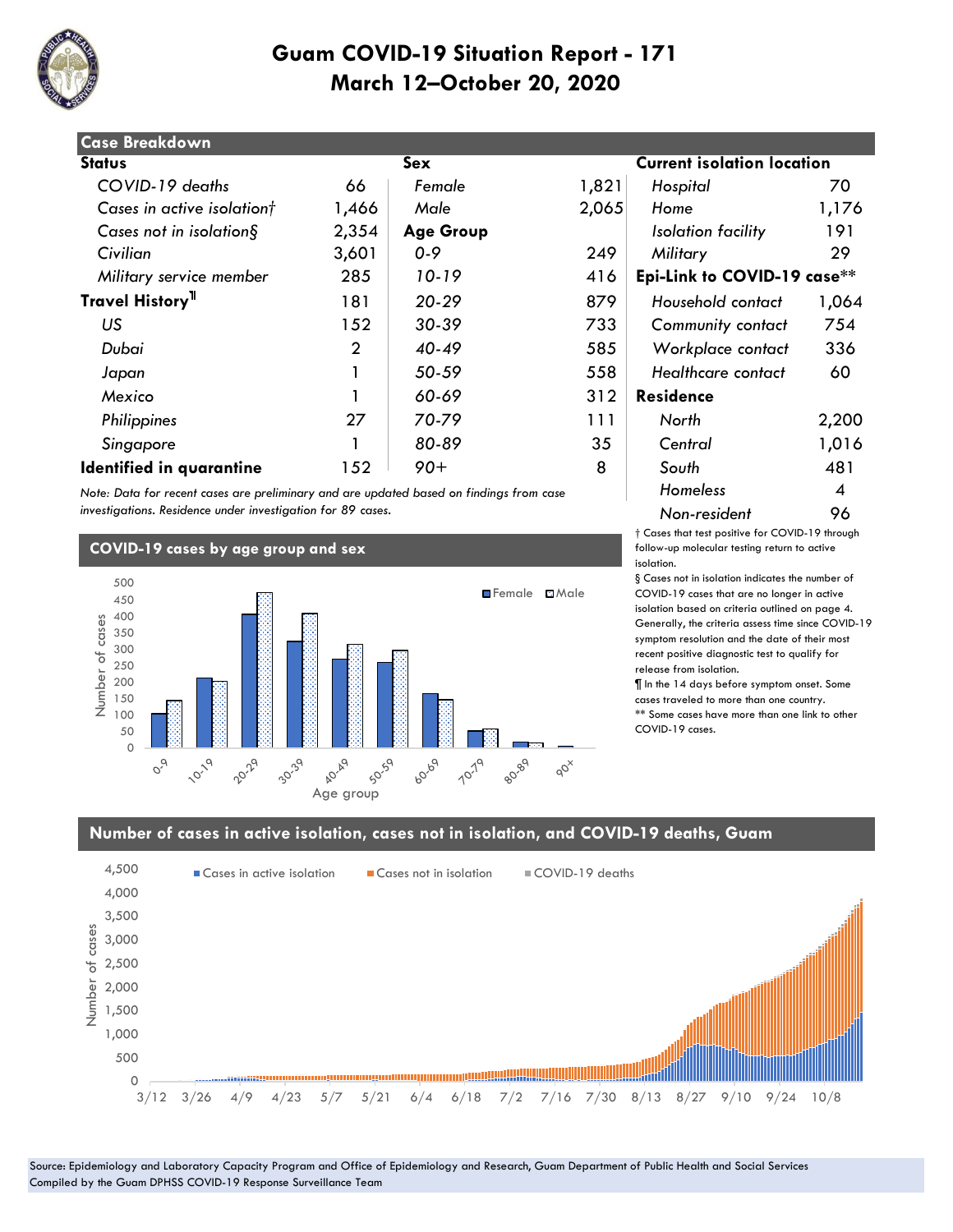

| <b>COVID-19 TESTING BREAKDOWN</b>       |              |                         |                  |                      |
|-----------------------------------------|--------------|-------------------------|------------------|----------------------|
| <b>MOLECULAR TESTS</b>                  | <b>TOTAL</b> | <b>TOTAL POSITIVES*</b> | <b>NEW TESTS</b> | <b>NEW POSITIVES</b> |
| <b>Guam Public Health Laboratory</b>    | 32,151       | 2,036                   | 457              | 80                   |
| <b>Diagnostic Laboratory Services</b>   | 8,575        | 617                     | 202              | 18                   |
| <b>Department of Defense</b>            | 7,954        | 507                     | 45               |                      |
| <b>Guam Memorial Hospital Authority</b> | 5,742        | 289                     | 43               |                      |
| <b>Guam Regional Medical City</b>       | 3,735        | 196                     | 73               | 6                    |
| <b>Private Clinics**</b>                | 2,291        | 222                     | 134              | 15                   |
| <b>Guam National Guard Laboratory</b>   | 17           |                         | Ω                | O                    |
| <b>SEROLOGY TESTS</b>                   | <b>TOTAL</b> | <b>TOTAL POSITIVES</b>  | <b>NEW TESTS</b> | <b>NEW POSITIVES</b> |
| <b>Diagnostic Laboratory Services</b>   | 194          | δ                       |                  |                      |
| <b>Department of Defense</b>            | 8            |                         |                  |                      |
| <b>ANTIGEN TESTS</b>                    | <b>TOTAL</b> | <b>TOTAL POSITIVES</b>  | <b>NEW TESTS</b> | <b>NEW POSITIVES</b> |
| <b>Private Clinics***</b>               | 39           | 17                      |                  |                      |

Total tests is defined as the number of tests with conclusive results not including follow-up testing for known COVID-19 cases. New tests reported today is defined as the total tests reported to DPHSS since the last Situation Report. Percent positive is defined as number of people with a positive test result, out of all people with COVID-19 testing. Total positives is defined as the number of people with a positive test result.

\*Two additional confirmed cases tested positive through molecular testing at an out-of-state laboratory.

\*\*Clinics included: American Medical Center, Guam Medical Care, Guam Radiology Consultants, and One Love Pediatrics.

\*\*\*Clinics included: ExpressCare, IHP Medical Group and Guam Medical Care.

## **COVID-19 testing by day of test, Guam**



|                                          | ------- | --------- |  |  |
|------------------------------------------|---------|-----------|--|--|
| Contacts identified by DPHSS             | 9,982   | 78        |  |  |
| Contacts tested by DPHSS                 | 3,570   | 20        |  |  |
| Cases identified through contact tracing | 323, ا  |           |  |  |
| .                                        |         |           |  |  |

*Note: Data for recent cases are preliminary and are updated based on findings from case investigations.*

Source: Epidemiology and Laboratory Capacity Program and Office of Epidemiology and Research, Guam Department of Public Health and Social Services Compiled by the Guam DPHSS COVID-19 Response Surveillance Team